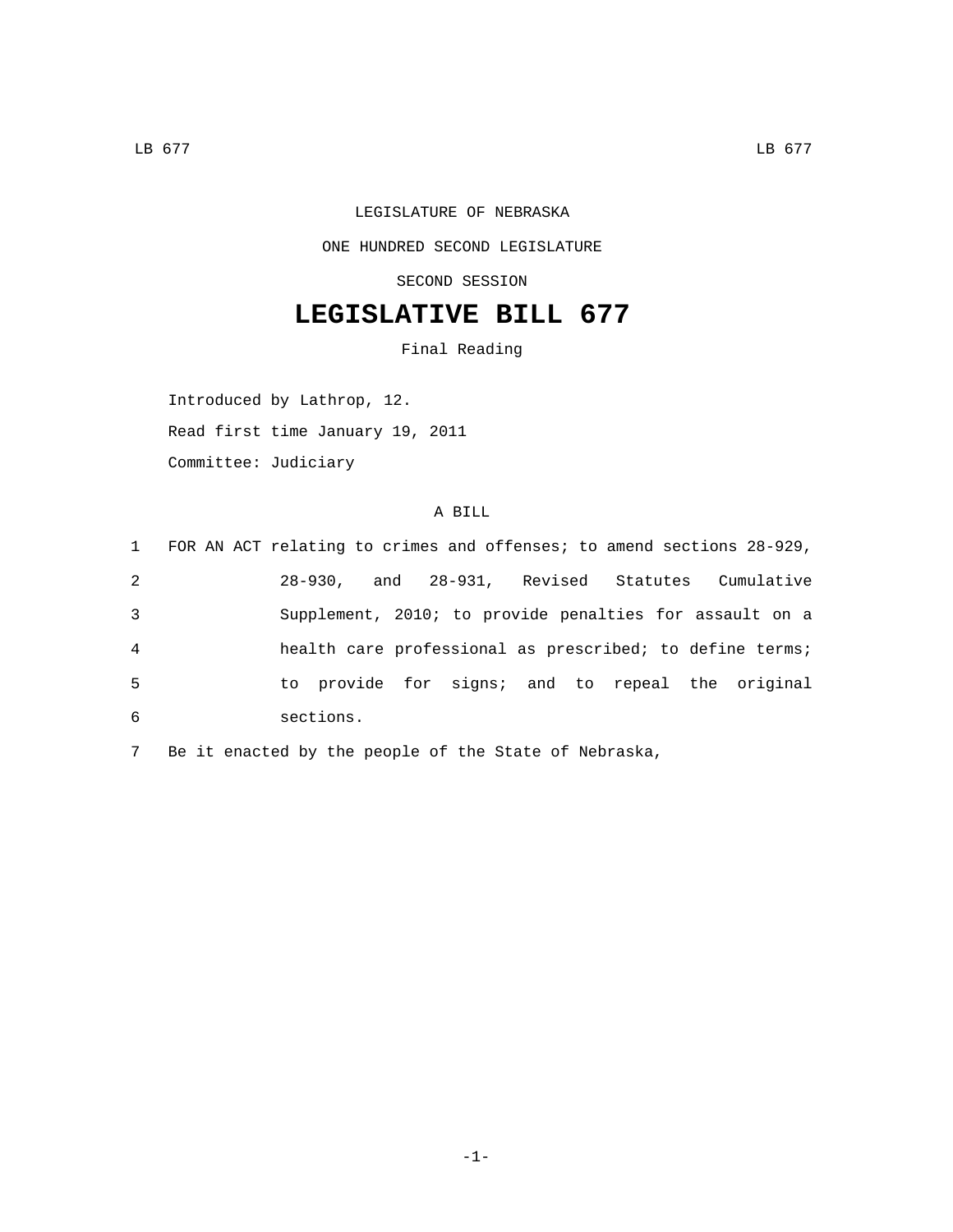1 Section 1. Section 28-929, Revised Statutes Cumulative 2 Supplement, 2010, is amended to read: 3 28-929 (1) A person commits the offense of assault on an 4 officer or a health care professional in the first degree if: 5 (a) He or she intentionally or knowingly causes serious bodily injury:6 7 (i) To a peace officer, a probation officer, or an 8 employee of the Department of Correctional Services; or 9 (ii) To an employee of the Department of Health and Human 10 Services if the person committing the offense is committed as a 11 dangerous sex offender under the Sex Offender Commitment Act; and or 12 (iii) To a health care professional; and 13 (b) The offense is committed while such officer or 14 employee is engaged in the performance of his or her official duties 15 or while the health care professional is on duty at a hospital or a 16 health clinic. 17 (2) Assault on an officer or a health care professional 18 in the first degree shall be a Class ID felony. 19 Sec. 2. Section 28-930, Revised Statutes Cumulative 20 Supplement, 2010, is amended to read: 21 28-930 (1) A person commits the offense of assault on an 22 officer or a health care professional in the second degree if: 23 (a) He or she: 24 (i) Intentionally or knowingly causes bodily injury with 25 a dangerous instrument: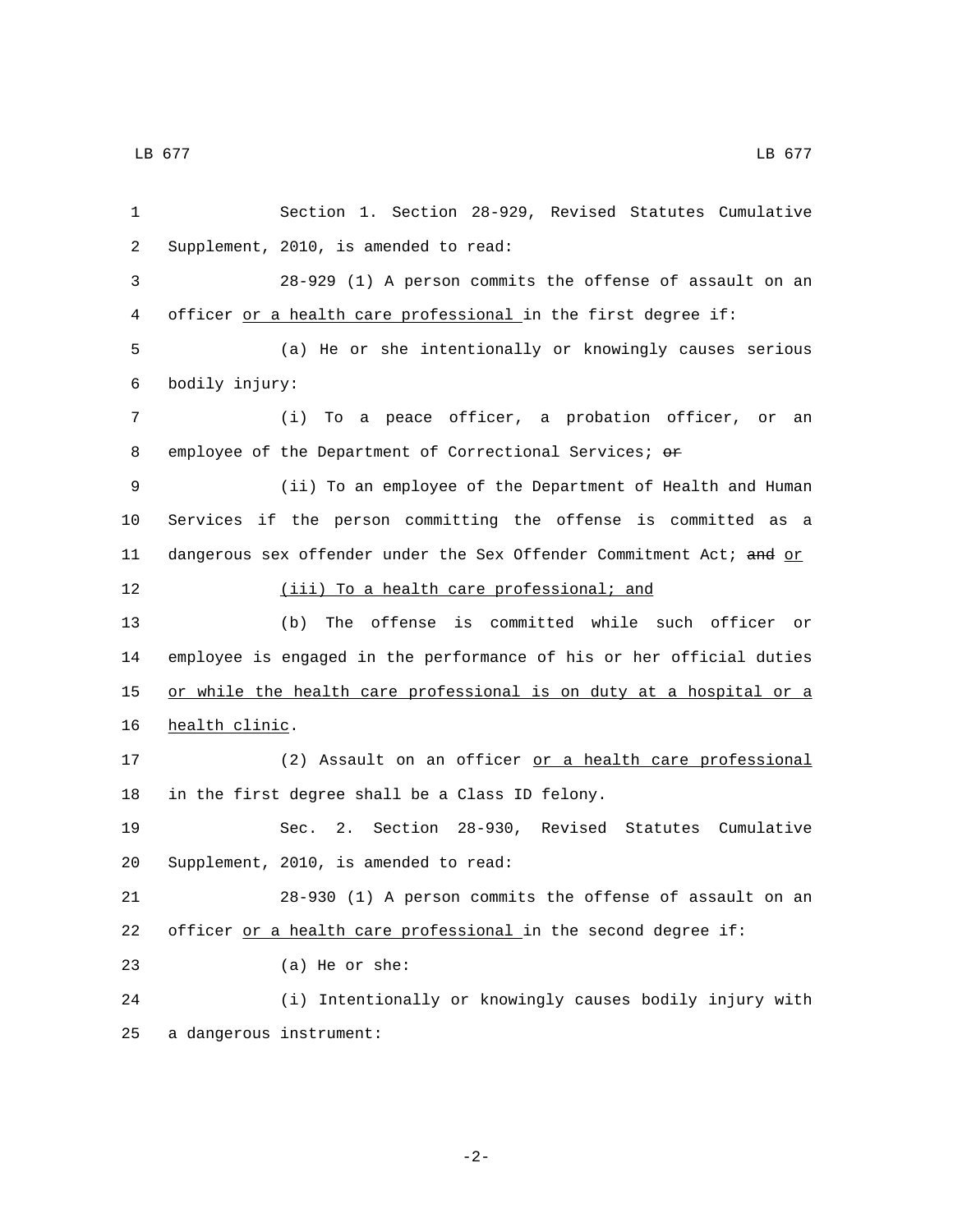1 (A) To a peace officer, a probation officer, or an 2 employee of the Department of Correctional Services; or 3 (B) To an employee of the Department of Health and Human 4 Services if the person committing the offense is committed as a 5 dangerous sex offender under the Sex Offender Commitment Act; or (C) To a health care professional; or6 7 (ii) Recklessly causes bodily injury with a dangerous instrument:8 9 (A) To a peace officer, a probation officer, or an 10 employee of the Department of Correctional Services; or 11 (B) To an employee of the Department of Health and Human 12 Services if the person committing the offense is committed as a 13 dangerous sex offender under the Sex Offender Commitment Act; and or 14 (C) To a health care professional; and 15 (b) The offense is committed while such officer or 16 employee is engaged in the performance of his or her official duties 17 or while the health care professional is on duty at a hospital or a 18 health clinic. 19 (2) Assault on an officer or a health care professional 20 in the second degree shall be a Class II felony. 21 Sec. 3. Section 28-931, Revised Statutes Cumulative 22 Supplement, 2010, is amended to read: 23 28-931 (1) A person commits the offense of assault on an 24 officer or a health care professional in the third degree if: 25 (a) He or she intentionally, knowingly, or recklessly

 $\,$  LB 677  $\,$  LB 677  $\,$ 

-3-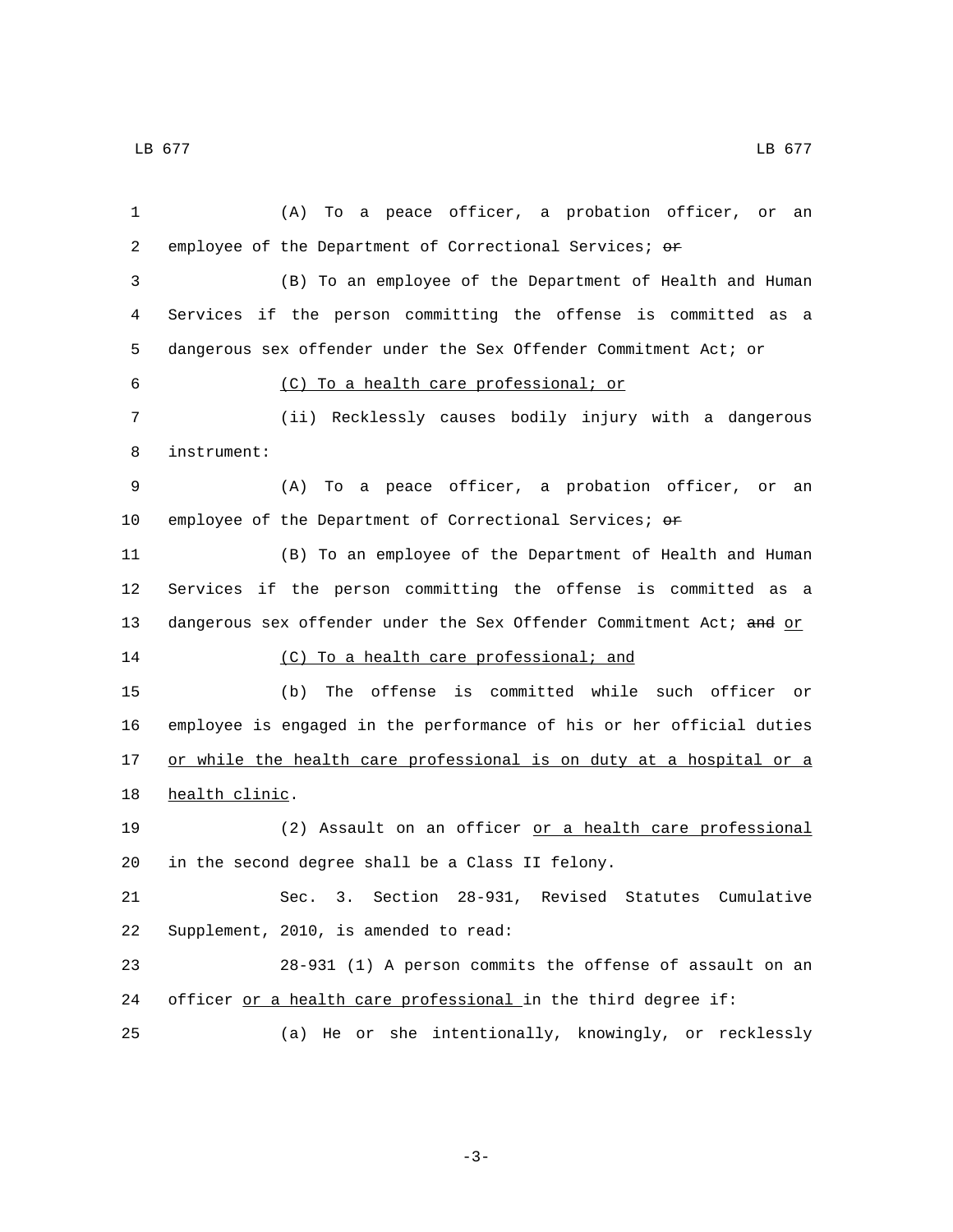causes bodily injury:1 2 (i) To a peace officer, a probation officer, or an 3 employee of the Department of Correctional Services; or 4 (ii) To an employee of the Department of Health and Human 5 Services if the person committing the offense is committed as a 6 dangerous sex offender under the Sex Offender Commitment Act; and or 7 (iii) To a health care professional; and 8 (b) The offense is committed while such officer or 9 employee is engaged in the performance of his or her official duties 10 or while the health care professional is on duty at a hospital or a 11 health clinic. 12 (2) Assault on an officer or a health care professional 13 in the third degree shall be a Class IIIA felony. 14 Sec. 4. For purposes of sections 28-929, 28-930, and 15 28-931 and section 5 of this act: 16 (1) Health care professional means a physician or other 17 health care practitioner who is licensed, certified, or registered to 18 perform specified health services consistent with state law who 19 practices at a hospital or a health clinic; 20 (2) Health clinic has the definition found in section 21 71-416; and 22 (3) Hospital has the definition found in section 71-419. 23 Sec. 5. Every hospital and health clinic shall display at 24 all times in a prominent place a printed sign with a minimum height

25 of twenty inches and a minimum width of fourteen inches, with each

 $\,$  LB 677  $\,$  LB 677  $\,$